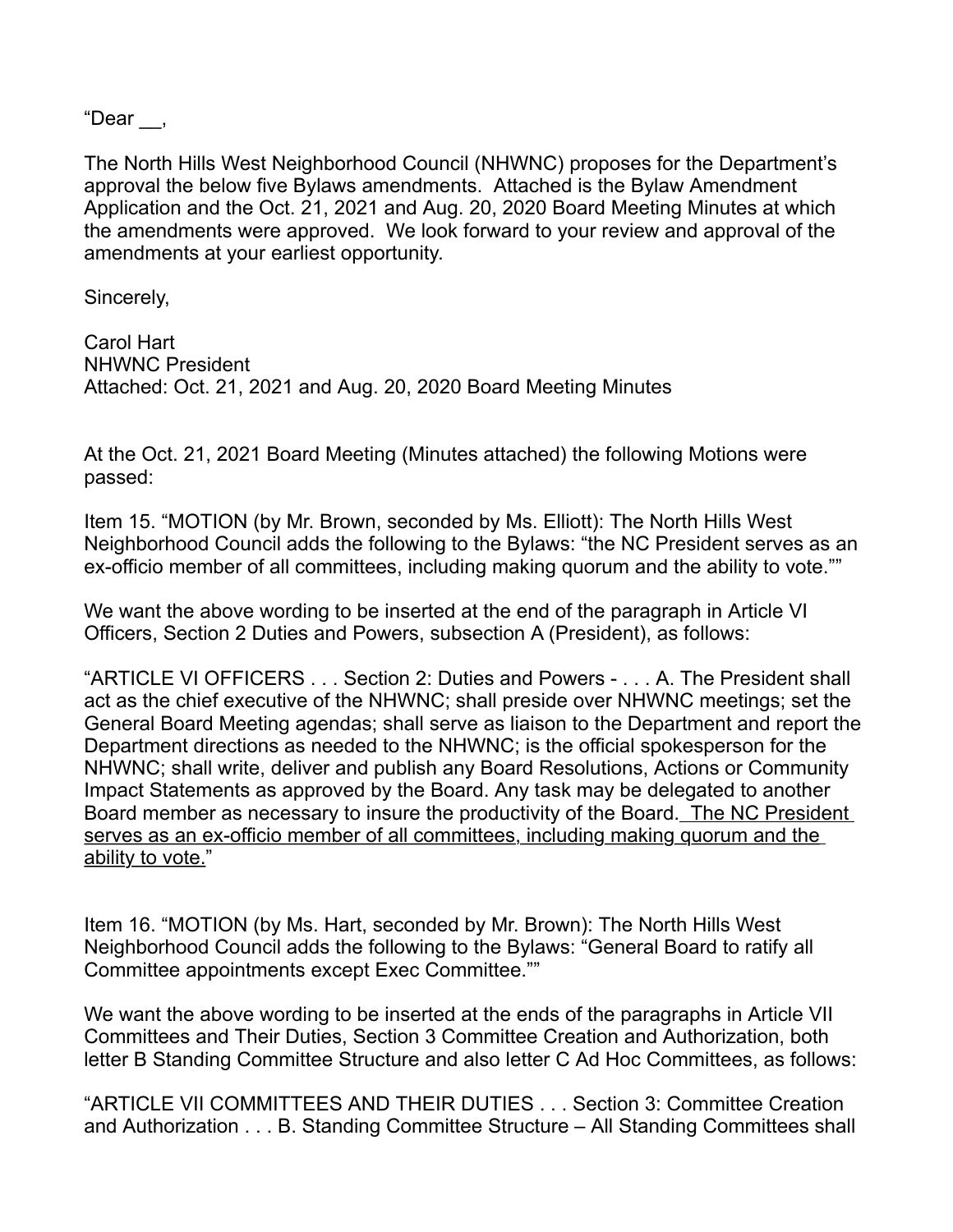be comprised of a minimum of two (2) and a maximum of three (3) Board members and may include any interested Stakeholders. The Committee Chair shall be a member of the Board. Committee members and the Committee Chairperson shall be appointed by the President and ratified by the Board. Board members may be appointed to a maximum of two (2) standing committees. General Board to ratify all Committee appointments except Exec Committee."

and

"ARTICLE VII COMMITTEES AND THEIR DUTIES . . . Section 3: Committee Creation and Authorization . . . C. Ad Hoc Committees – Ad Hoc Committees shall be comprised of (3) or fewer Board members and may include any interested Stakeholders. A Stakeholder may serve as Committee Chair subject to approval by the Board. Committee members and the Committee Chairperson shall be appointed by the President and ratified by the Board. The Ad Hoc Grievance committee is the only committee with no Board members. General Board to ratify all Committee appointments except Exec Committee."

Item 17. "MOTION (by Ms. Hart, seconded by Ms. Elliott): The North Hills West Neighborhood Council eliminates the following from the Bylaws: "Tech Support Committee.""

We want the above wording (actually "Technical Committee" in the current Bylaws) to be deleted from Article VII Committees and Their Duties, Section 1 Standing Committees, as follows: "ARTICLE VII COMMITTEES AND THEIR DUTIES . . . Section 1: Standing Committees . . . Emergency Preparedness Committee; Technical Committee, and Rules & Elections Committee."

Item 20. "MOTION (by Mr. Brown, seconded by Ms. Elliott): The North Hills West Neighborhood Council re-introduces into the NHWNC Bylaws the removed section relating to Removal of Board Member by Stakeholders, with a (new) petition count of 100, from 150 (old count)."

The "removed section" (the section that had been removed that we want to reintroduce into the Bylaws) is:

"A. Petition by Stakeholders – A Stakeholder may submit a petition to remove a Board member to any Board member. It shall include: i) the identity of the Board member to be removed, ii) a sufficient summary description of the reason for removal, and iii) the valid signatures of one hundred fifty (150) one hundred (100) Stakeholders. The petition must clearly state the summary information (Items i, ii) as stated above on each signature page. Legible original signed petitions must be presented to the Board for review upon request. Stakeholders may be contacted to verify signature validity.

1. A petition must be submitted so as to be received via USPS Certified Mail, via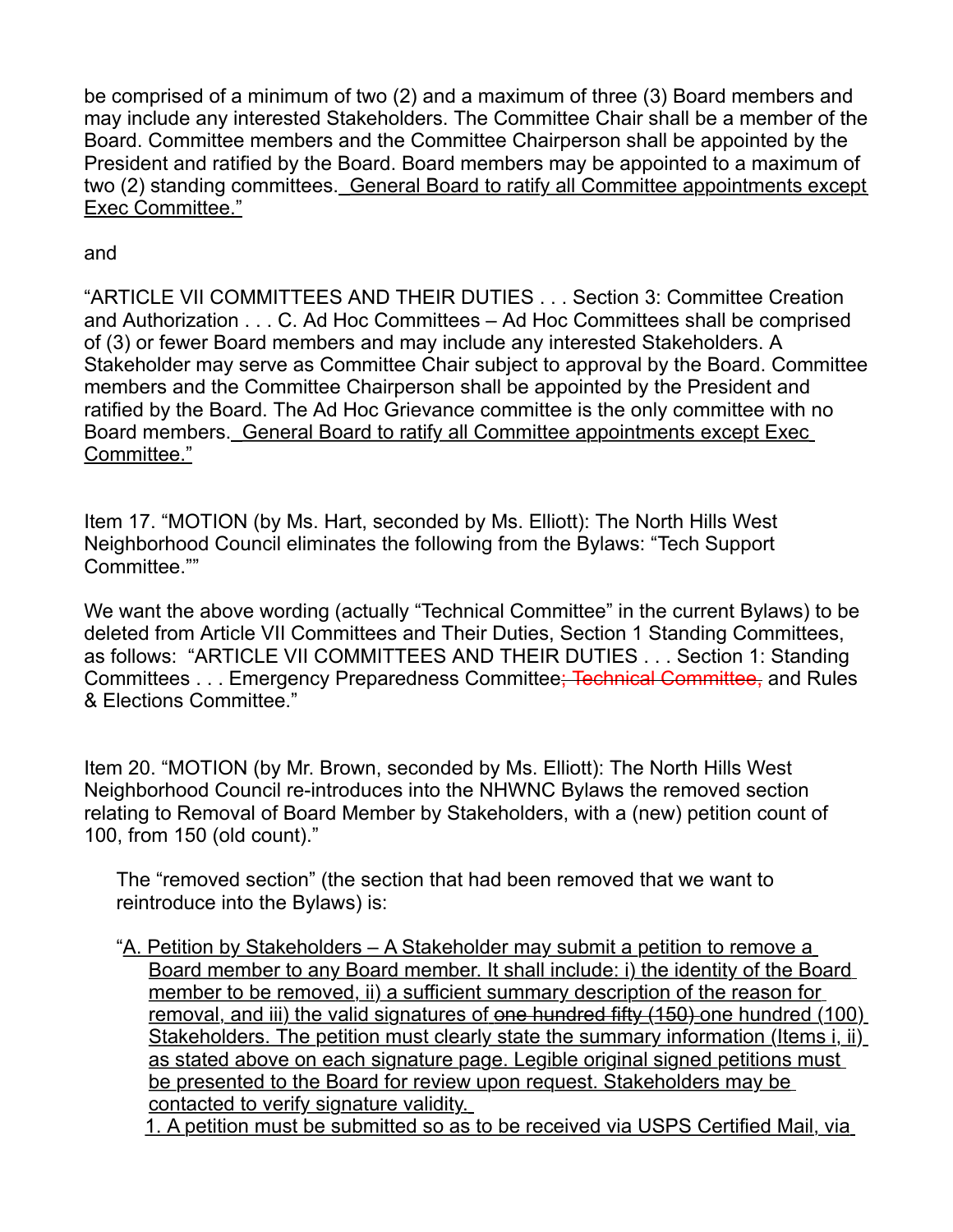email and/or hand delivered to a Board member at least fourteen (14) days prior to the next regularly scheduled General Board meeting. The matter shall be placed on the agenda for a vote of the Board at the next regular NHWNC General Board meeting.

- 2. Alternatively, a Stakeholder may present a petition for removal during the public comment (non-agendized items) opportunity at a regularly scheduled General Board meeting. Petitions delivered in this fashion will be agendized for the next regularly scheduled General Board meeting.
- 3. The Board member who is the subject of the removal action shall have the right to deliver to Board members a written statement about the matter and/or to speak at the Board meeting prior to the vote, but shall not allowed to vote on the matter.
- 4. Removal of the identified Board member requires a 2/3 majority of the attending Board members."

We want the above wording to be inserted between Article 5 Governing Board, Section 9 Removal, subsections 1 ("1. A motion to remove a Board member . . .") and 2 ("The Board member, group of Board members or committee . . ."), to become the new subsection 2, which would cause current subsections 2 - 8 to be renumbered as subsections 3 - 9.

The Aug. 20, 2020 Minutes (attached) say in Item "12. Proposed New addition, as a Standing Rule: E. Because NHWNC now has staggered elections with 1/2 the Board seats renewing at each election, any filled vacant seat in either group shall stand for election at the next opportunity. The Board seat duration description (2 or 4 year) remaining unchanged.

**MOTION** (by Ms. Hart, seconded by Mr. Gohel): The North Hills West Neighborhood Council proposes, as a Standing Rule, to clarify Bylaws Section 6, subsection E by adding the wording "Because NHWNC now has staggered elections with 1/2 the Board seats renewing at each election, any filled vacant seat in either group shall stand for election at the next opportunity. The Board seat duration description (2 or 4 year) remaining unchanged." This shall be contingent upon Empowerla and City approval.

We want the above wording ""Because NHWNC now has staggered elections with 1/2 the Board seats renewing at each election, any filled vacant seat in either group shall stand for election at the next opportunity. The Board seat duration description (2 or 4 year) remaining unchanged. This shall be contingent upon Empowerla and City approval" to replace, in Article X ELECTIONS, Section 6: Other Election Related Language, the phrase "Not applicable," as follows:

Replace "ARTICLE X ELECTIONS . . . Section 6: Other Election Related Language - Not applicable" with "ARTICLE X ELECTIONS . . . Section 6: Other Election Related Language - Not applicable Because NHWNC now has staggered elections with 1/2 the